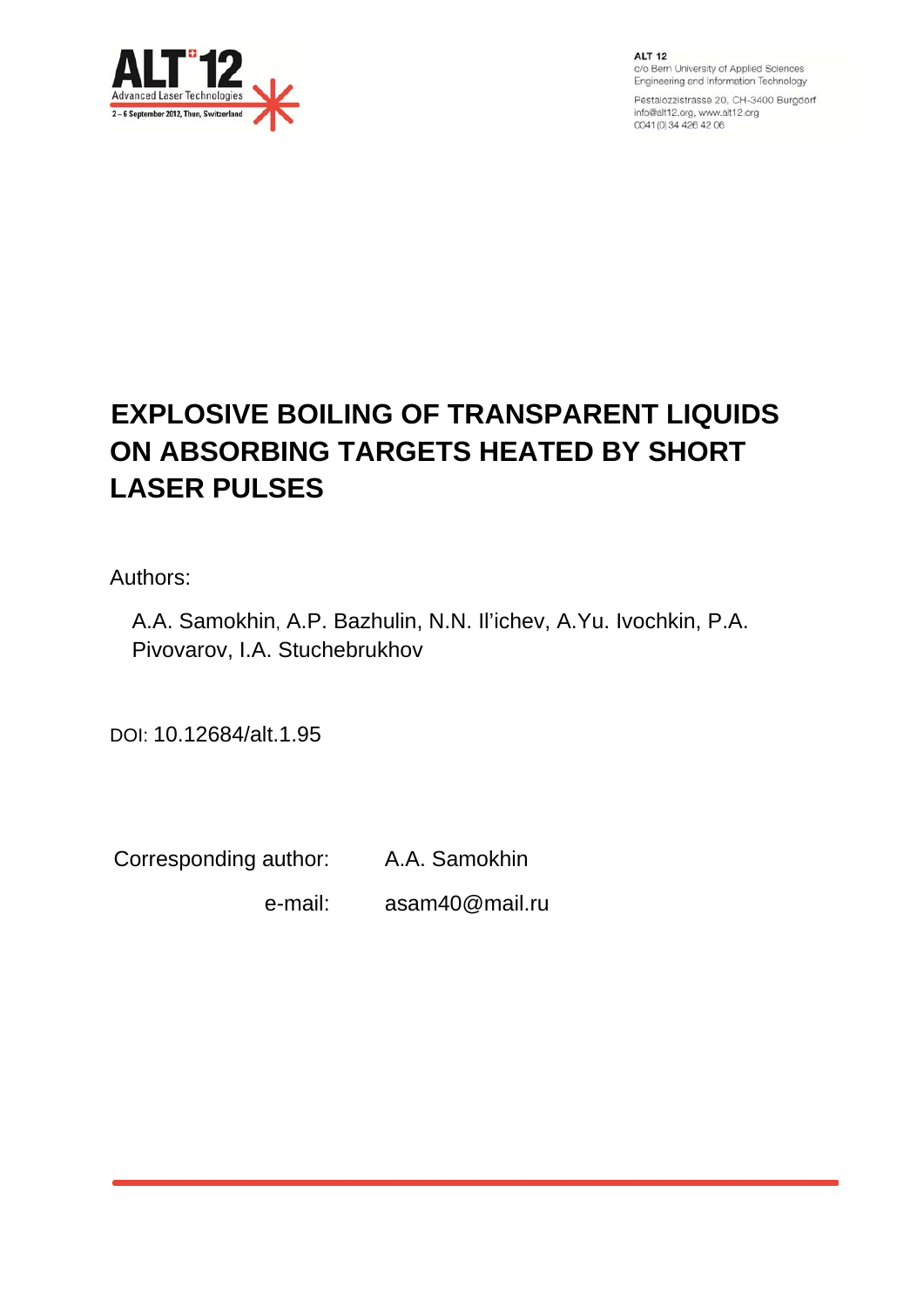# **Explosive Boiling of Transparent Liquids on Absorbing Targets Heated by Short Laser Pulses**

A.A. Samokhin, A.P. Bazhulin, N.N. Il'ichev, A.Yu. Ivochkin, P.A. Pivovarov, I.A. Stuchebrukhov

A.M. Prokhorov General Physics Institute of Russian Academy of Sciences, 38, Vavilov str., Moscow, 119991, Russian Federation

## **Abstract**

Explosive boiling induced by sub-nanosecond laser pulses is theoretically analyzed in the case of transparent liquids on metal targets. In this case the variation of boiling start times due to inhomogeneous distribution of laser intensity through the irradiation spot can be reduced up to laser pulse duration and registered explosive boiling pressure signals become less distorted. The results are compared with experimental investigations of photoacoustic (PA) signals induced in metal target under transparent liquid layer irradiated by laser pulses of about 100 ps duration and wavelength 532 nm.

# **Introduction**

Explosive boiling process including the case of transparent liquids on absorbing targets heated by laser pulses was studied for many years. Nevertheless there are some unsolved important questions in this problem, in particular concerning time dynamics of the process and its peculiarities in near-critical region. Explosive boiling can only occur when the pressure in the heated zone is lower than critical pressure and this fact can be used to experimentally determine critical pressure value. During the process of laser ablation in sub-critical region explosive boiling can manifest itself as multiple pressure peaks in PA signal from the irradiated zone [1].

Earlier no such peculiarities in pressure behavior were observed for nanosecond laser ablation, with the exception of works [2, 3], where short (subnanosecond) pressure pulses were registered during irradiation of water with erbium laser pulses ( $\tau$  = 200 ns,  $\lambda = 2.94$ ). The pressure increase due to explosive boiling was observed e.g. in [4] as increase of shock-wave velocity in ambient atmosphere near the irradiated Al target. Explosive boiling also took place in the experiments [5, 6] where the process of ejection of thin transparent liquid film from the laser heated target was observed. However in this case the pressure behavior also was not directly registered.

Vaporization process of transparent liquid (water) on pulsed-laser-heated metal surface (KrF excimer laser with pulse duration 24 ns and  $\lambda = 248$  nm) was investigated in [7]. These authors wrote that when the laser fluence exceeds the bubble nucleation threshold  $\sim$  49.8 mJ/cm<sup>2</sup>, the pressure pulse width jumps to 70 ns, which is comparable to the bubble growth time ~100 ns. They concluded that the rapid bubble growth rather than collapse is a source of enhanced pressure generation.

It is clear that the registered pressure rise time in explosive boiling can significantly exceed the real rise time of the process if the radiation intensity is not constant over the radiation spot due to variation of explosive boiling start time in different points. While in ref. [7] it was mentioned that good spatial uniformity of the excimer laser beam is attained by using a tunnel-type beam homogenizer no quantitative estimations of inhomogeneity are given.

It is possible to reduce the inhomogeneity effect by diminishing of space variation of radiation intensity or using sufficiently short laser pulses. In the later case the variation of boiling start times reduces to laser pulse duration provided it is not too short compared with the nucleation time.

It should be mentioned further that laser pulse duration determines the pressure value in the boundary region between liquid and target. If this pressure exceeds the saturation pressure of liquid at achieved temperature then no explosive boiling occurs during laser pulse action.

In this paper the explosive boiling process of transparent liquid on absorbing target heated by sub-nanosecond laser pulse is investigated.

First, some theoretical analysis of the PA and vaporization pressure signals is presented. Then the theoretical estimations are compared with experimental results obtained for the case of transparent liquid (water) on metal (gold) targets heated by laser radiation with wavelength 532 nm and pulse duration  $\tau \sim 0.1$  ns. Concluding remarks are given in the final section.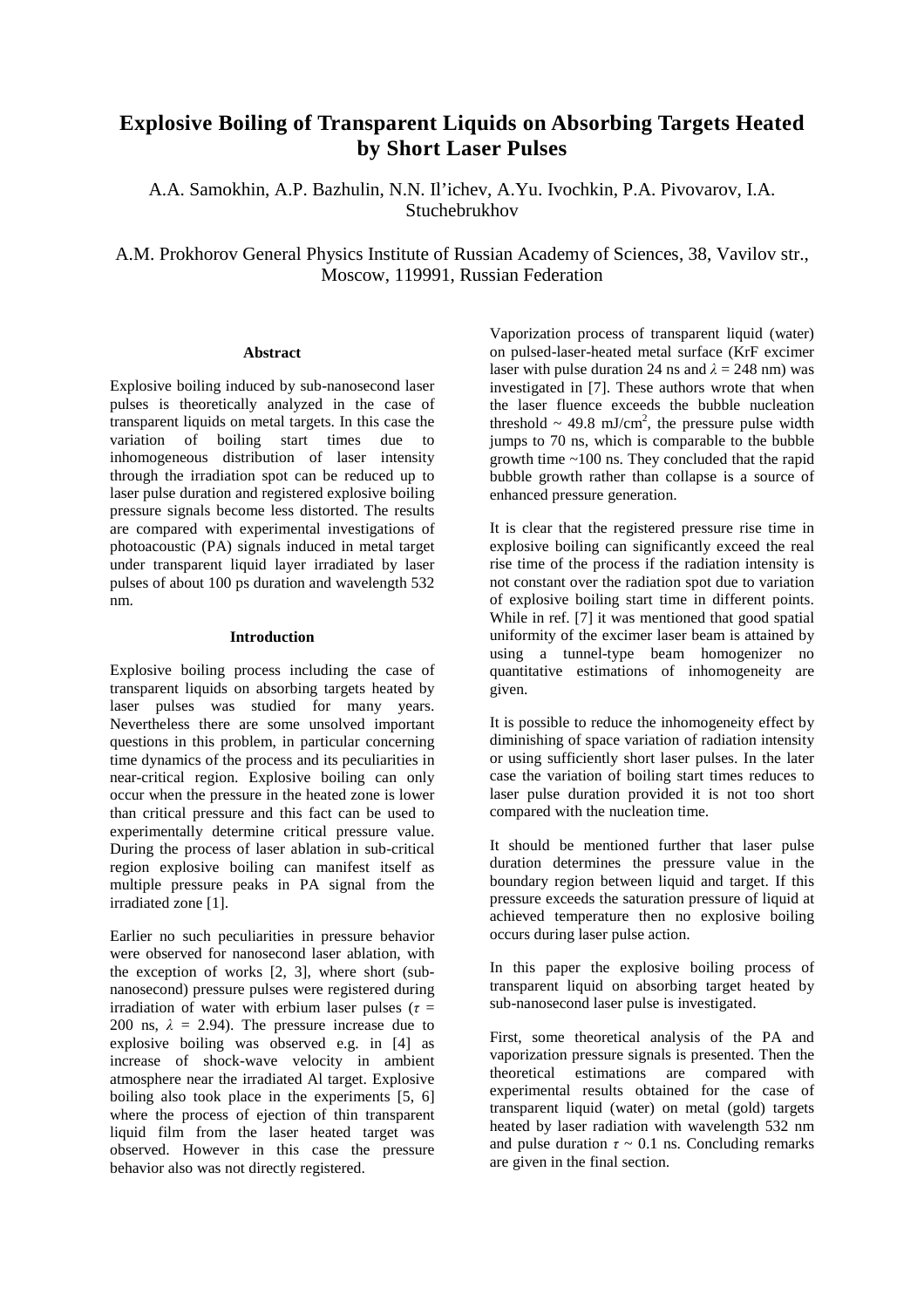#### **Theoretical estimations of photoacoustic and vaporization pressure signals**

Photoacoustic signal in the halfspace  $z > 0$  of the absorbing irradiated matter due to its thermal expansion can be written in linear approximation as follows (see e.g.  $[3, 8]$ ):

$$
P(z^*,t) = P_0(t) + \int_0^z dz \left[ \frac{\partial^2 P}{\partial z^2} \right] dz =
$$
  
=  $P_0(t) + \frac{\beta}{c_p} \left\{ \kappa \frac{\partial T}{\partial t} + \frac{1}{\alpha} \frac{\partial I_0}{\partial t} \right\}$  (1)

where  $P_0(t)$  and  $T(t)$  are the pressure and the temperature at the metal surface  $z = 0$ ,  $\beta$  - thermal expansion coefficient,  $c_p$  - heat capacity,  $\kappa$  thermal conductivity coefficient,  $\alpha$  - light absorption coefficient,  $I_0$  - absorbed laser intensity. Equation *(1)* is valid if  $\sqrt{\chi\tau} < z^* < c\tau$ , where *c* sound velocity of metal (for gold  $c = 3.2 \cdot 10^3$  m/s),  $\chi = \frac{\kappa}{\rho c_p}$  - thermal diffusivity coefficient.

At the free surface  $P_0(t)=0$  and the signal temporal form is bipolar. If the surface is not free, for example due to contact with liquid layer, then in linear approximation instead of (1) one has:

$$
P(t) = K \frac{\beta}{c_p} \left( \kappa \frac{\partial T}{\partial t} + \frac{1}{\alpha} \frac{\partial I_0}{\partial t} \right) + (1 - K) \frac{c \beta}{c_p} I_0(t) \tag{2}
$$

where  $K = \rho c / (\rho c + \rho_l c_l)$ ,  $\rho$  - metal density,  $\rho_l$  liquid density,  $c_i$  - liquid sound velocity. In (2) the contact heating of liquid layer is neglected. In this approximation water pressure effect on photoacoustic signal is small because  $\rho_l c_l < \rho c$ and K~1. If instead of water we have a matter with acoustical impedance  $\rho_{i} c_{i}$  much greater than that of gold, then in equation  $(2)$  K << 1 and only the second term remains. In the considered approximation, where  $\sqrt{\chi \tau} \ll c \tau$ , this term should be always greater than the first term at K~1.

For metals with high absorption coefficient the term with  $1/\alpha$  in (1)-(2) can be omitted. In this approximation the surface temperature  $T(t)$  is determined from the expression:

$$
T(t) = \int_{-\infty}^{t} \frac{I_0(t - t_1)}{\rho c_p \sqrt{\pi \chi t_1}} dt_1
$$
 (3)

Surface temperature evolution (curve 1) and PA signals generated in gold target with free  $K = 1$ (curve 2) and confined  $K = 0$  (curve 3) surfaces irradiated with laser pulses are presented at Fig. 1 for pulse durations 100 ps (a) and 400 ps (b). The laser pulse temporal form corresponds to curve (3) in accordance with equation (2) for  $K = 0$ .



Fig. 1 Surface temperature (1) and PA pressure signals at the free (2) and confined (3) gold surface for different laser pulse durations *τ* and fluences *E*: (a)  $\tau = 100$  ps,  $E = 10$  mJ/cm<sup>2</sup>, (b)  $\tau = 400$  ps,  $E =$  $20 \text{ mJ/cm}^2$ 

However the linear approximation is not sufficient to quantitatively describe the water pressure effect in our case while it is sufficient for description of the PA signal generated in the gold target. When water is heated up to  $0.95T_c \sim 340$  °C its density reduces more than 1.6 times which is far beyond the linear approximation (for water values of critical temperature and density are  $T_c = 647$  K,  $\rho_c = 0.32$  $g/cm<sup>3</sup>$  correspondingly).

If it is supposed that the water density depends only on temperature then one can obtain from the continuity equation the convective velocity  $v_i$  in water. This velocity can be used further to estimate the pressure at the liquid-metal boundary with formulae  $P = \rho_l c_l v_l$ . As it has already been mentioned in introduction the explosive boiling can occur only if this pressure is lower than critical value  $P_c = 220$  atm.

It should be minded that the boiling process can begin after the laser pulse because the generated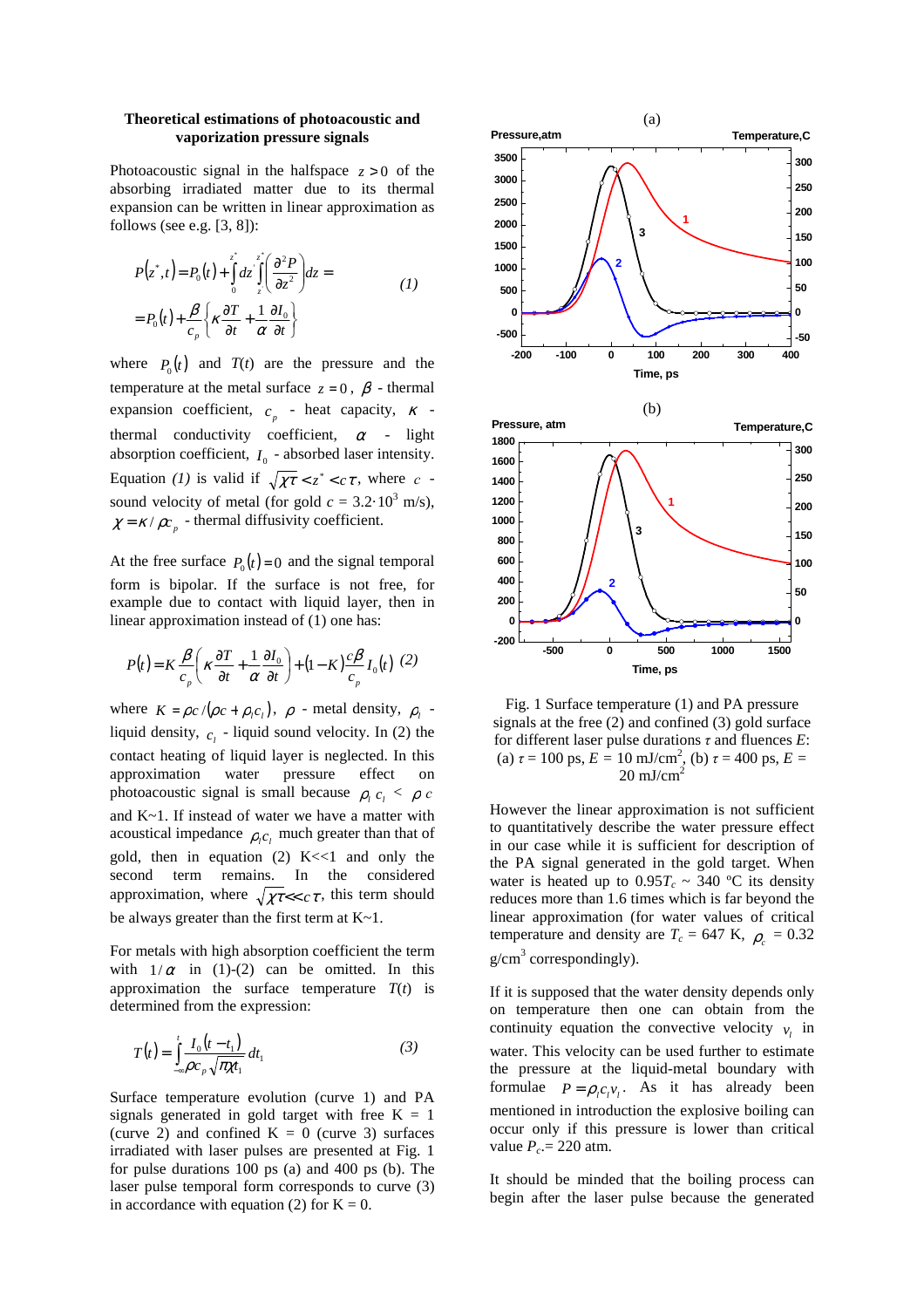pressure relaxes faster than the surface temperature (see Fig. 1). Explosive boiling begins when the pressure at the boundary drops below saturation pressure and the liquid temperature *T* attains its superheating limit The maximum pressure jump during this process corresponds approximately to the saturation pressure value  $P_s(T)$  at the superheating limit in this condition. For water  $P_s(T)$  $= 98.7$  atm at  $T = 0.9T_c$  and  $P_s(T) = 146$  atm at  $T =$ 0.95  $T_c$ . These pressure values are considerably lower than shown at Fig. 1 PA pressure generated in gold target. This fact gives rise to certain problems in registration of explosive boiling in the case of short laser pulses.

#### **Experimental results**

PA pressure signals from irradiated zone were measured with piezoelectric transducer  $(LiNbO<sub>3</sub>)$ working in current source regime. In this case electric signals are proportional to the pressure signals if the time constant  $\tau_0$  of the transducer circuit is smaller than laser and acoustic pulse durations. It follows from the equation for voltage signal  $U$  in the transducer circuit (see, e.g., [9]):

$$
U + \tau_0 \frac{dU}{dt} = \frac{\mathcal{B}_0 R}{d} \int_0^d \frac{\partial p(t, z)}{\partial t} dz
$$
 (4)

where  $p(t, z)$  - pressure wave in the piezotransducer,  $\tau_0 = RC_0$ , *R* - resistive load,  $\gamma$  piezoelectric constant,  $S_0$  - area of the gauge,  $d$  its thickness, *d*  $C_0 = \frac{\varepsilon S_0}{4\pi G}$ ε 4  $\sum_{0}^{\infty}$  =  $\frac{\epsilon S_0}{4\pi d}$  - capacity of the gauge.

Experimental setup is shown at Fig. 2.



Fig. 2 Scheme of experimental setup

Multiply signals from  $LiNbO<sub>3</sub>$  piezotransducer with period  $\Delta t = d/c_t = 420$  ns corresponding to its thickness  $d = 3$  mm and sound velocity  $c_t = 7.1 \cdot 10^3$ m/s are shown at Fig. 3. The first positive signal comes from upper surface of the gauge and the first negative signal – from the bottom surface. Other signals are caused by multiple reflections from these boundaries. Approximately two-fold increase of the first negative signal amplitude compared with the first positive signal is due to gauge properties with almost free bottom surface [9] and can be obtained from equation (4).



Fig. 3 Multiple reflection of PA signal in piezotransducer with period *∆t* = 420 ns

PA signals in the case of dry (1) and water-covered (2) gold surface are shown at Fig. 4. As it is expected the signal (2) is greater than (1) and the difference is larger than described by expression (2) in linear approximation. Simple estimations of mentioned above nonlinear water contribution to PA signal show that it is comparable with relative difference between signals (2) and (1) in Fig (4).



Fig. 4 Experimental PA signals from free (1) and confined (2) gold surface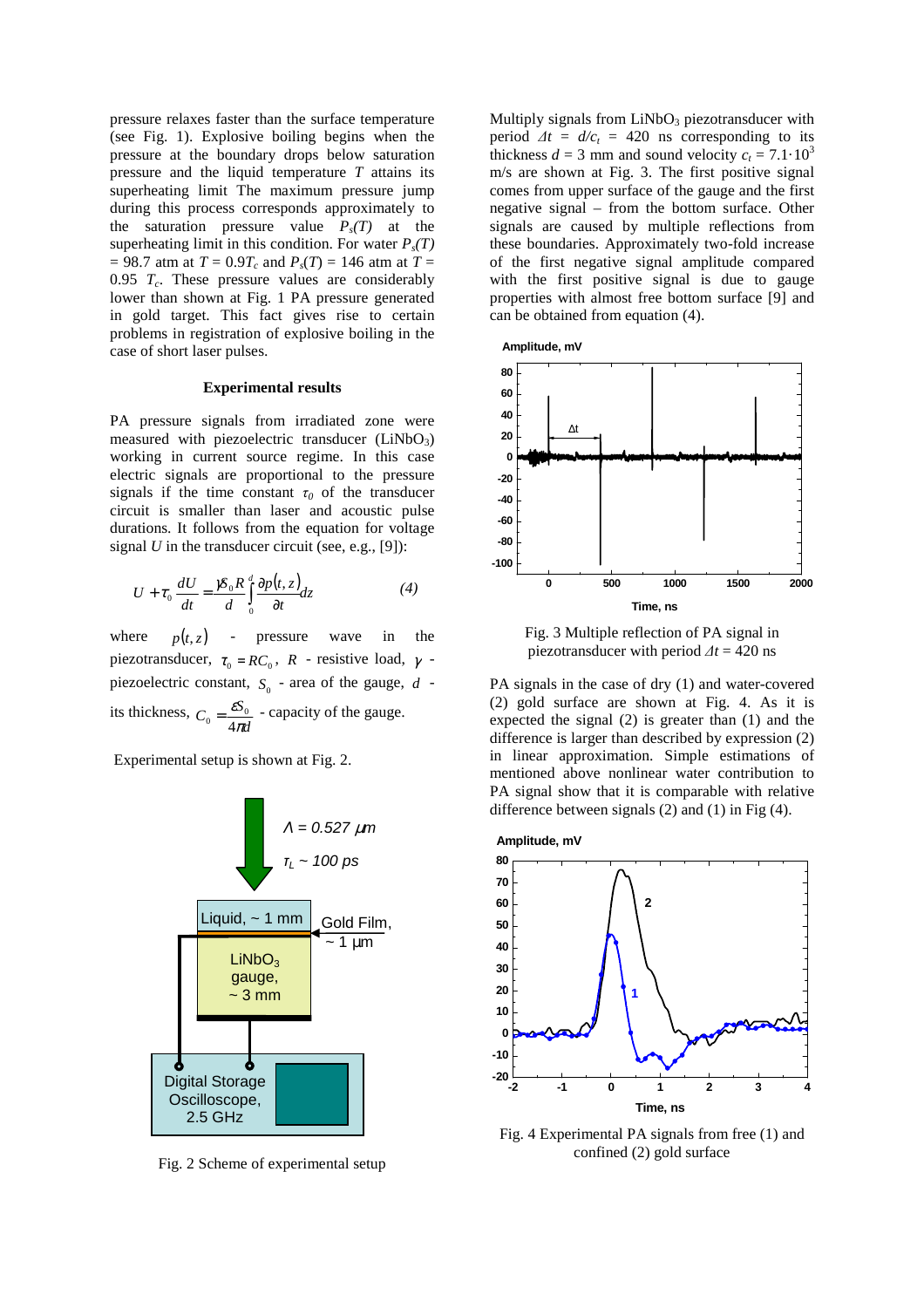At Fig. 5 several pressure signals with different amplitude are shown which have some shoulder at the falling part of the pulse. For normalized signals (Fig. 5b) these shoulders have the same form and position. It is supposed that these peculiarities visible also in Fig. 4 are due to acoustic pulse reflections in gold film because its time delay approximately corresponds to sound round trip time in the film  $\Delta t_e = 2h/c = 0.6$  ns, where  $h = 1$  µm is gold film thickness.



Fig. 5 Experimental PA signals (absolute values (a) and normalized curves (b)):  $1 - E = 32$  mJ/cm<sup>2</sup>,  $2 E = 33$  mJ/cm<sup>2</sup>,  $3 - E = 44$  mJ/cm<sup>2</sup>,  $4 - E = 44$  $mJ/cm<sup>2</sup>$ 

The PA pulses width in presented signals is greater than it should be for laser pulses duration  $\tau = 100$ ps. This discrepancy is not fully understood now. It may be, among other reasons, due to thickness inhomogeneity of gold film or to the fact that characteristic gauge circuit time  $\tau_0$  is not small compared with laser pulse duration *τ*.

From theoretical estimations it follows that photoacoustic pressure is rather high for laser intensity which is necessary to obtain the

superheating limit temperature. It means that pressure rise due to explosive boiling should be relatively low compared with the total registered pressure signals and should appear after its maximum.

Possible manifestation of such effect is illustrated with Fig. 6 where four signals are presented in the narrow range of laser fluence *E*. The curve at  $E =$  $35 \text{ mJ/cm}^2$  corresponds to the case with preheated target which temperature was higher  $(\Delta T \sim 60$ -70 °C) than initial target temperature  $T \sim 20$  °C in all other cases.

This signal and the curve at  $E = 47$  mJ/cm<sup>2</sup> are somewhat wider than the other two curves in the range. This change of the width can be probably attributed to the explosive boiling pressure shown at Fig.7 as difference signal which amplitude is about 20 % from the total pressure signal.



Fig. 6 Experimental photoacoustic signals:  $1 - E =$  $47 \text{ mJ/cm}^2$ ,  $2 - E = 35 \text{ mJ/cm}^2$  (preheated),  $3 - E =$ 42 mJ/cm<sup>2</sup>,  $4 - E = 43$  mJ/cm<sup>2</sup>

**Amplitude, arb. units**



Fig. 7 Normalized photoacoustic signals of different width:  $1 - 700$  ps,  $2 - 800$  ps,  $3$ difference between (1) and (2)